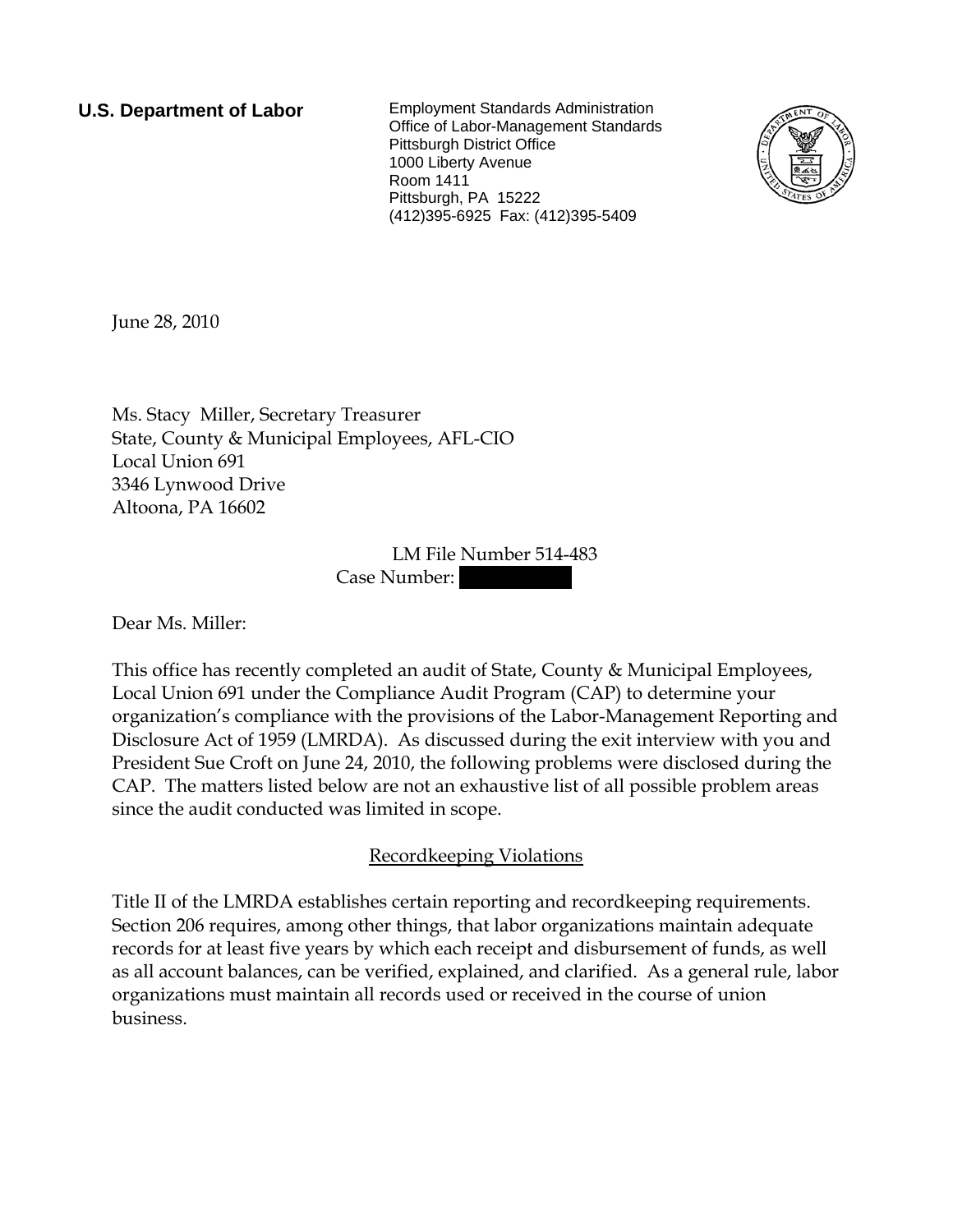Ms. Stacy Miller January 25, 2006 Page 2 of 4

For disbursements, this includes not only original bills, invoices, receipts, vouchers, and applicable resolutions, but also documentation showing the nature of the union business requiring the disbursement, the goods or services received, and the identity of the recipient(s) of the goods or services. In most instances, this documentation requirement can be satisfied with a sufficiently descriptive expense receipt or invoice. If an expense receipt is not sufficiently descriptive, a union officer or employee should write a note on it providing the additional information. For money it receives, the labor organization must keep at least one record showing the date, amount, purpose, and source of that money. The labor organization must also retain bank records for all accounts.

The audit of Local Union 691's 2009 records revealed the following recordkeeping violations:

1. General Reimbursed Expenses

Local Union 691 did not retain adequate documentation for reimbursed expenses incurred by union officers totaling at least \$1,304.00. For example, President Sue Croft was reimbursed \$250.00 for refreshments for an out of state training event but the union did not maintain the necessary receipts to support the disbursement.

As previously noted above, labor organizations must retain original receipts, bills, and vouchers for all disbursements. The president and treasurer (or corresponding principal officers) of your union, who are required to sign your union's LM report, are responsible for properly maintaining union records.

## 2. Lost Wages

Local Union 691 did not retain adequate documentation for lost wage reimbursement payments to union officers totaling at least \$5,000. The union must maintain records in support of lost wage claims that identify each date lost wages were incurred, the number of hours lost on each date, the applicable rate of pay, and a description of the union business conducted. The OLMS audit found that although Local Union 691 did maintain lost wage vouchers; the union did not specifically identify on the lost wage vouchers the union business conducted.

Based on your assurance that Local Union 691 will retain adequate documentation in the future, OLMS will take no further enforcement action at this time regarding the above violations.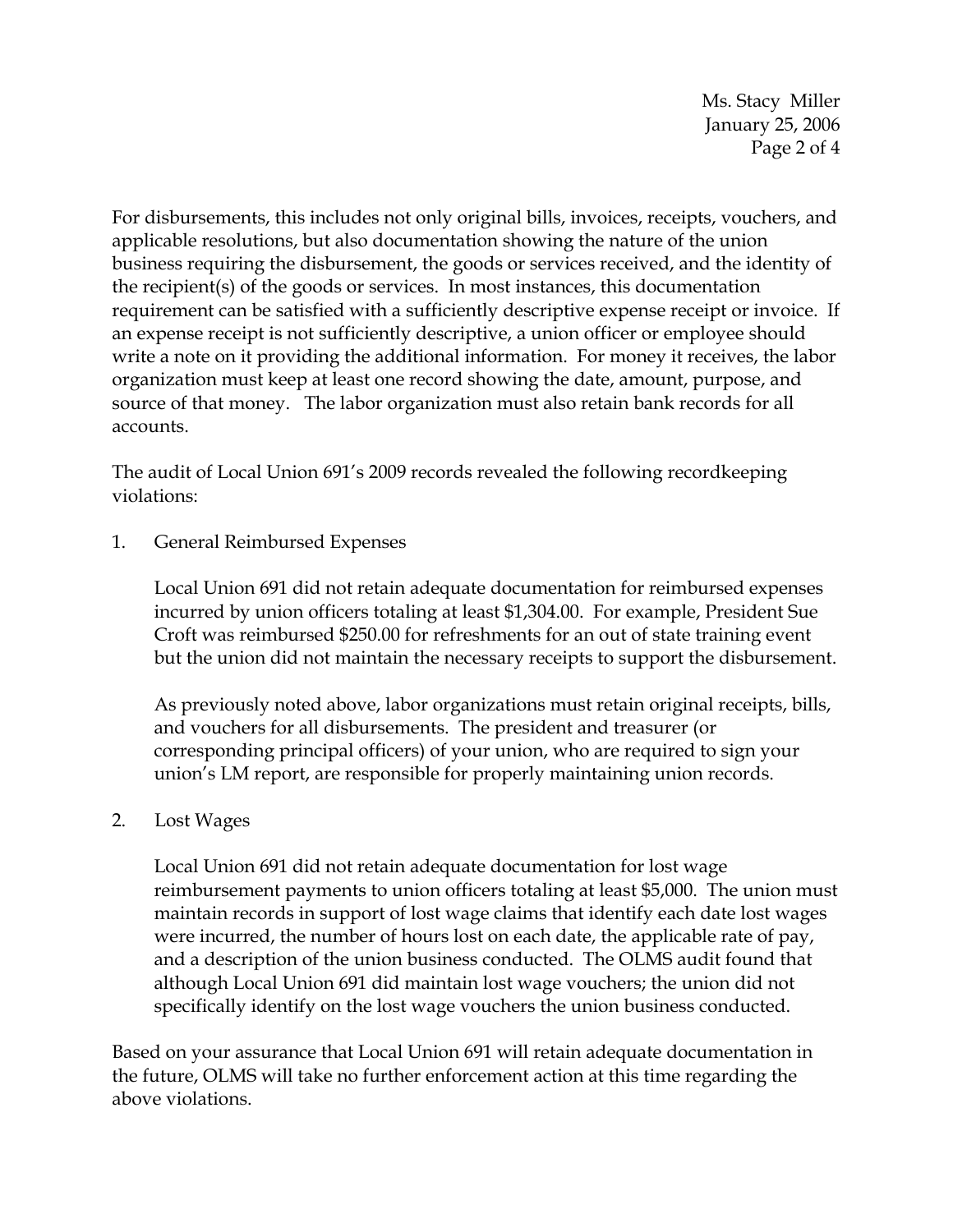Ms. Stacy Miller January 25, 2006 Page 3 of 4

## Reporting Violations

The audit disclosed a violation of LMRDA Section 201(b), which requires labor organizations to file annual financial reports accurately disclosing their financial condition and operations. The Labor Organization Annual Report (Form LM-3) filed by Local Union 691 for fiscal year ending December 31, 2009, was deficient in the following area:

1. Disbursements to Officers (LM-3)

In Item 24 (All Officers and Disbursements to Officers), Local Union 691 erroneously reported lost time payments to officers under the category of Allowances and Other Disbursements. Lost time payments to officers must be reported under the category Gross Salary (before taxes and other deductions).

2. Failure to File Bylaws

The audit disclosed a violation of LMRDA Section 201(a), which requires that a union submit a copy of its revised constitution and bylaws with its LM report when it makes changes to its constitution or bylaws. Local Union 691 amended its constitution and bylaws in 2005, but did not file a copy with its LM report for that year.

Local Union 691 has since filed a copy of its constitution and bylaws.

I am not requiring Local Union 691 file an amended LM-3 report for 2009 to correct the deficient items, but Local Union 691 has agreed to properly report the deficient items on all future reports it files with OLMS.

I want to extend my personal appreciation to State, County & Municipal Employees, Local Union 691 for the cooperation and courtesy extended during this compliance audit. I strongly recommend that you make sure this letter and the compliance assistance materials provided to you are passed on to future officers. If we can provide any additional assistance, please do not hesitate to call.

Sincerely,

|||| |||| |||||||